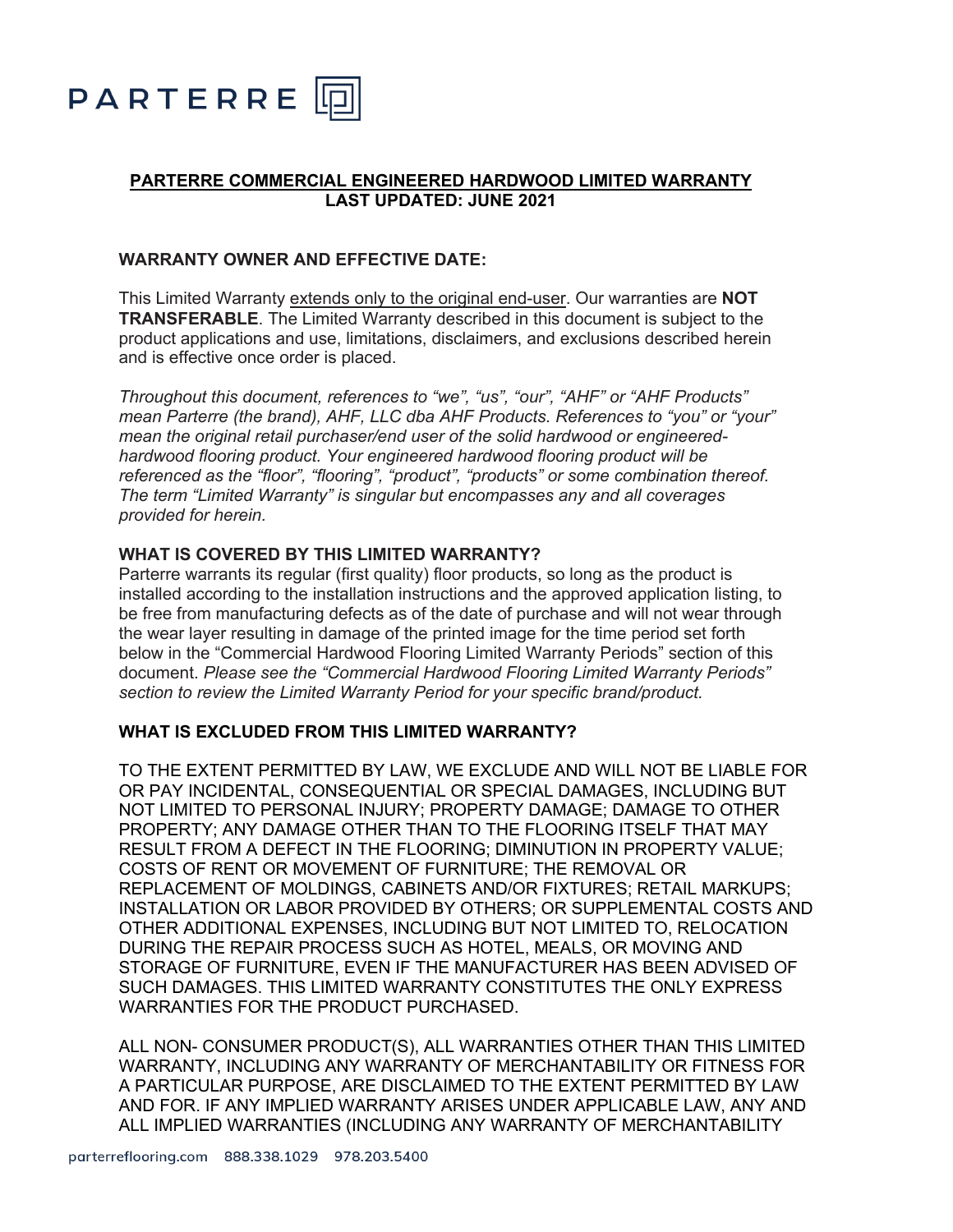*SOME STATES DO NOT ALLOW EXCLUSION OR LIMITATIONS OF INCIDENTAL OR CONSEQUENTIAL DAMAGES OR LIMITATIONS ON HOW LONG AN IMPLIED WARRANTY LASTS, SO THE ABOVE LIMITATIONS OR EXCLUSIONS MAY NOT APPLY TO YOU.*

**THESE WARRANTIES GIVE YOU SPECIFIC LEGAL RIGHTS, AND YOU MAY ALSO HAVE OTHER RIGHTS WHICH VARY FROM STATE TO STATE. Unless otherwise precluded by law, this Limited Warranty shall be construed in accordance with the laws of the Commonwealth of Pennsylvania without regard to any of its conflicts of laws provisions.**

## **WHAT IS NOT COVERED BY THIS LIMITED WARRANTY?**

You should care for your flooring as outlined in *Caring for Parterre Commercial Hardwood Flooring,* which can be found at www.hardwoodexpert.com.You can also request a hard copy by calling 1-866-243-2726. The Limited Warranty provided by us does not cover the conditions described below, including those which are caused by improper installation, use or maintenance:

- 1. Reduction in gloss, marks, scuffs, scratches, gouges, dents or cuts, including, without limitation, those caused by pets (as described above), spikes or high heeled shoes.
- 2. Damage caused by (i) negligence, accidents, and/or accidental or intentional misuse or abuse (i.e., dragging object across the floor without proper protection), and/or (ii) caster wheels or vacuum cleaner beater bars.
- 3. Failure to support furniture with floor protectors that are at least one inch in diameter, made of non-staining felt or non-pigmented hard plastic, rest flat on the floor and are replaced regularly.
- 4. Wear caused by pebbles, sand or other abrasives; construction traffic; or failure to maintain the floor as required.
- 5. Splits, cracks, grain raising, checking, edge fracturing, splintering, chipping, buckling, end lifting, swelling, shrinking, cupping and bowing that occurs during or after the floor has been installed and as a result of abuse, misuse, improper maintenance or care, exposure to excessive moisture or improper environmental conditions (i.e., low or high humidity). Natural expansion and contraction resulting in separation between boards or damage caused by low or excessive humidity are also not covered by this Limited Warranty. The use of a humidifier/dehumidifier may be necessary to maintain the proper humidity level between 30%-50%.
- 6. Damage caused by fire, flooding, and other natural disasters and Acts of God.
- 7. A product deformity that is not measurable or that is visible only under certain light or from a certain angle is not considered a defect and therefore, is not covered by this Limited Warranty. Visible defects should be evaluated by their visibility from a standing position in normal lighting.
- 8. Natural wood characteristics such as variations in grain, color, mineral streaks, knots, normal differences between color of samples and the color of installed floors, and color variations from board to board. Hardwood is a natural product with inherent character and variation.
- 9. Variations in color, such as: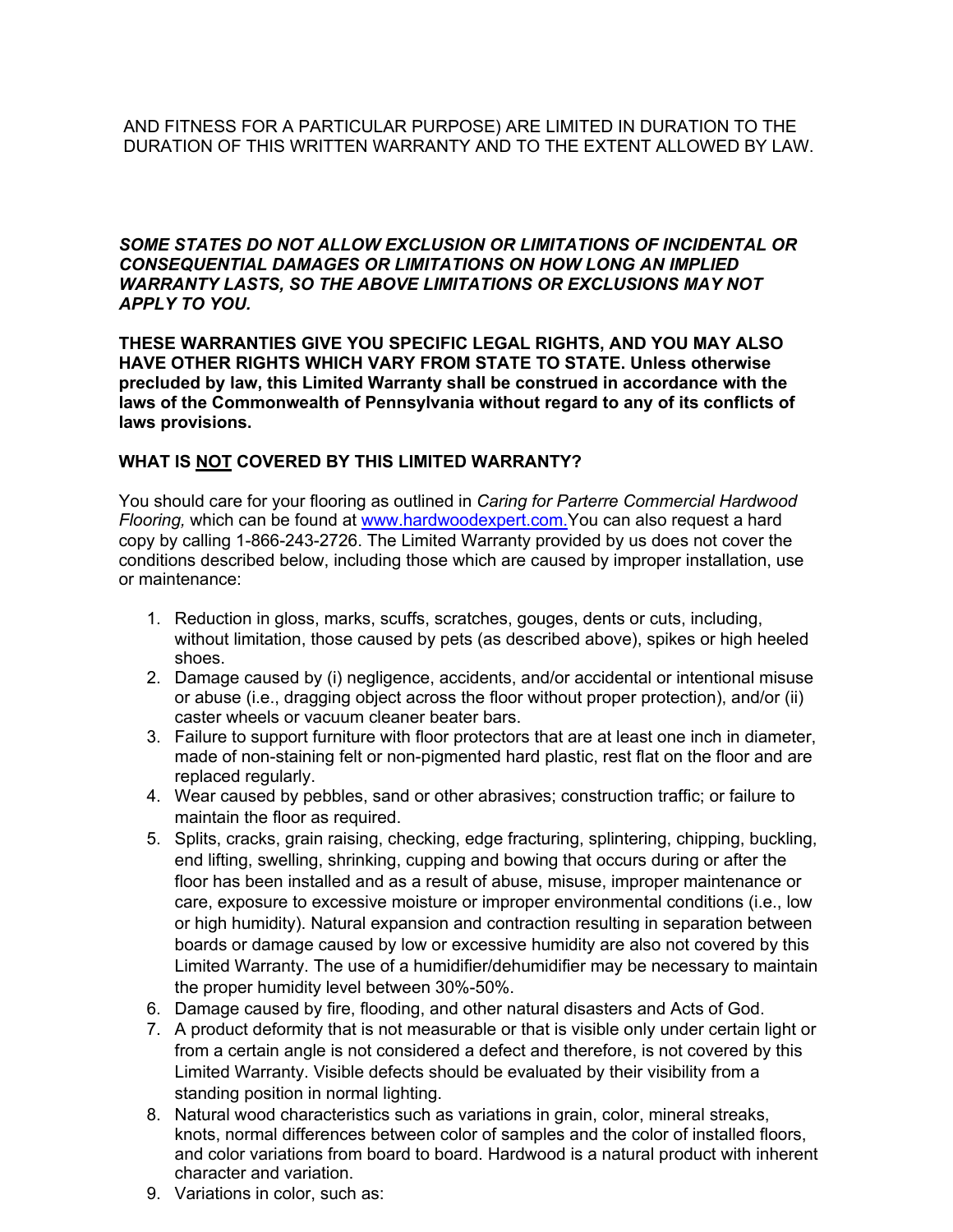- a. Color, shade, or texture variations between samples, printed color photography or replacement flooring and the actual material. Although we make every attempt to accurately reflect the potential variation in our samples, hardwood's natural character and variation make it impossible to fully reflect all possibilities you can see in a finished installation.
- b. Color variations between flooring and/or samples and other flooring or wood products, which you wish to match (e.g., cabinets, stair railings, trim, etc.).
- c. Changes in color due to aging, excessive moisture, exposure to sunlight or Ultra-Violet rays (which may cause oxidation of finish/ stain). Certain species including, but not limited to, American Cherry, Walnut, Brazilian Cherry, Acacia, Tigerwood, Santos Mahogany and African Mahogany are especially susceptible to color change. Area rugs should be moved occasionally, as they block sunlight and may give the appearance of discoloration under the rug.
- 10. Floors that are installed in other than owner-occupied or tenant- occupied buildings.
- 11. Deficiencies related to subfloor/floor joist assemblies, subfloor preparation materials, and fasteners including, but not limited to, uneven subfloor surfaces, floor deflection or voids in the subfloor.
- 12. Moisture or damage *to the* subfloor or surrounding structure(s), walls, fixtures, furniture, underlayment, moldings, trims, subfloor heating elements, or anything that is not the structural integrity or dimensional stability of the floor.
- 13. Floors damaged by subfloor moisture or water damage, including without limitation, due to broken or leaking water pipes, flooding, wet-mopping spills, or weather conditions. Mold and mildew growth or damage resulting therefrom is also not covered.
- 14. Wood flooring installed in full bathrooms with a shower or tub.
- 15. Construction- or installation-related damage.
- 16. Noises including, but not limited to, squeaks, popping and the like. Some level of noise is inherent in all hardwood floors. Excessive noise, such as squeaking, and popping is usually caused by environmental factors or installation issues not attributable to the product itself.
- 17. Installation defects, including installations made (i) in violation of applicable state or local housing or building codes, or (ii) contrary to written instructions. NOTE: YOU AND YOUR INSTALLER ARE RESPONSIBLE FOR INSPECTING THE FLOORING PRIOR TO INSTALLATION. WE ACCEPT NO RESPONSIBILITY FOR LIABILITIES, CLAIMS OR EXPENSES, INCLUDING LABOR COSTS, WHERE FLOORING WITH VISIBLE DEFECTS HAS BEEN INSTALLED.
- 18. Products designated as "thrift," "antique," "tavern," "bargain," "cabin grade," "seconds," "economy grade," "close-out," "off- goods" or "non-standard." Such products are sold "AS IS."

## **WHAT ARE YOU RESPONSIBLE FOR UNDER OUR WARRANTY?**

To be covered under this Limited Warranty (except under the Pre-Installation Defects Warranty found in the Footnotes) you need to retain your sales slip and make sure the flooring is properly installed, used, and maintained in accordance with our installation instructions.

You must also properly care for your new floor using the *Caring for Parterre Commercial Hardwood* guide found at www.hardwoodexpert.com (call 1-866-243-2726 to request a hard copy). We recommend that you use only our specially formulated floor care products to preserve your flooring. Use of floor care or sundry products (i.e. adhesives) other than those we have specially formulated and recommend for use with our flooring products may damage your floor and may void this warranty.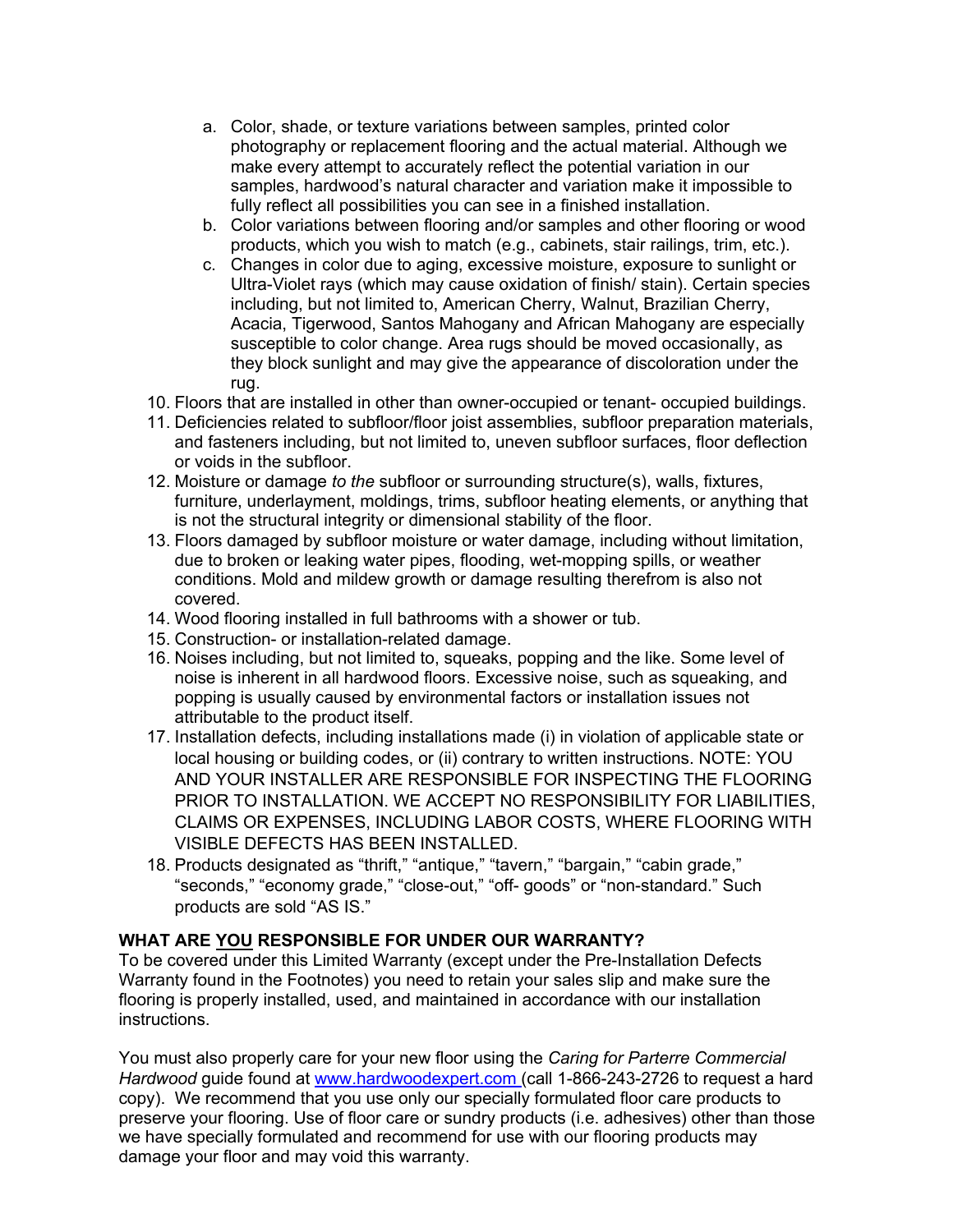## **HUMIDITY'S IMPACT ON YOUR FLOOR.**

To protect your investment and ensure your floor provides lasting satisfaction, the following precautions should be taken to help control humidity levels in and around your floor. **For best results, keep the relative humidity in your building between 30% and 50%.**

- Heating Season (Dry Conditions) A humidifier is recommended to prevent excessive shrinkage in hardwood floors, which causes gaps between the boards, due to low humidity levels. Wood stoves and electric heat tend to create very dry conditions.
- Non-Heating Season (Humid and Wet Conditions) To prevent excessive expansion, cupping and peaking of the floor, which could lead to cracking and checking of the wood finish, maintain proper humidity levels with the use of an air conditioner, dehumidifier or by turning on your heating system periodically during the summer months. Immediately wipe up spills and wet areas to avoid excessive exposure to water. Do not obstruct in any way the expansion joint around the perimeter of your floor.

# **WHAT WILL WE DO IF A COVERED WARRANTY EVENT ARISES?**

If any of the covered events listed in this Limited Warranty occur within the warranty periods specified for the respective flooring product, we will recoat, refinish, fill, or furnish comparable flooring (of our manufacture and of similar color, pattern, and quality), for either the repair of the defective area or the replacement of the floor, at our option. In the unlikely event we are unable to correct the problem after a reasonable number of attempts, we will refund the portion of the purchase price for the section of failed flooring. If your floor was professionally installed, we will also pay reasonable labor costs for the direct repairs or replacement within the first five years of the warranty period, or the length of the warranty period, whichever is less, based on the following schedule:

- Within one (1) year of warranty period: labor reimbursed at 100% of reasonable and customary charges.
- Within the first one (1) to two (2) years of warranty period: labor reimbursed at 50% of reasonable and customary charges.
- Two years (2) to five (5) years of warranty period: labor reimbursed at 25% of reasonable and customary charges.
- Five (5) years or more of warranty period: no labor reimbursed for warranty claims.

The above statements provide the exclusive remedies under this Limited Warranty if a defect or other warranted condition occurs. We reserve the right to verify any claims or defect by inspection and have samples removed for technical analysis.

## **WHAT SHOULD YOU DO IF YOU HAVE A PROBLEM?**

We want you to be happy with your floor purchase. If you are not, contact your Parterre sales representative. They can answer your questions and, if necessary, start to process a claim.

## STEPS TO FILING A CLAIM:

1. Contact AHF Products claims department with your original proof of purchase and the completed claim form provided by your sales representative.

AHF Products P. O. Box 566 Mountville, Pennsylvania 17554 parterreclaims@ahfproducts.com 1-866-243-2726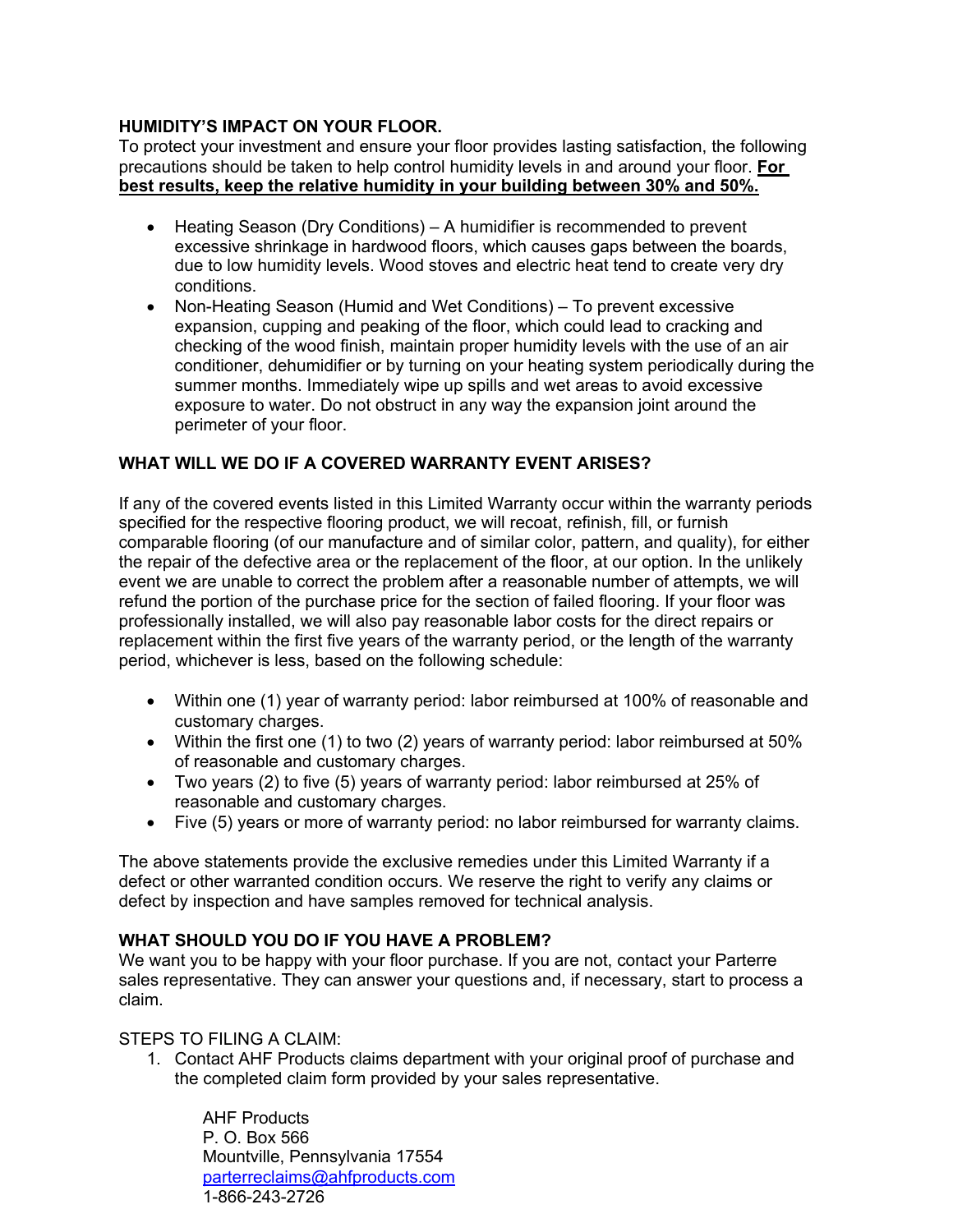2. The claim will be evaluated.

An inspection of the flooring may be requested, or we may request pictures or uninstalled samples showing the issue.

- 3. A claim determination is made.
	- a. We will send the evaluation of the claim, directly to the party who filed the claim
		- i. If your claim is approved, please work with your sales representative to order new material, and schedule the reinstallation, if applicable.
		- ii. If your claim is not approved, you will receive a letter explaining why. You will also receive an inspection report if your facility was inspected by a Technical Services Manager or a third-party inspector.
- 4. Appealing your Claim Determination:
	- a. If you do not agree with your claim determination, please contact our Customer Advocates by calling 1-866-243-2726 and selecting the option for Warranty, or by emailing your concerns to customeradvocates@ahfproducts.com. We will go over any evaluation methods we have used in regard to your claim and determine if there is any additional evaluation needed.

If you have further questions, please contact us at:

AHF Products Customer Service Center P. O. Box 566 Mountville, Pennsylvania 17554 866-243-2726 productsupport@ahfproducts.com

### PLEASE KEEP YOUR SALES RECEIPT. INFORMATION REGARDING THE CLAIMED DEFECT AND DATE AND PROOF OF PURCHASE MUST BE PROVIDED.

IMPORTANT NOTE: While the majority of claims are resolved within 30 days from the day you contact them, some claims may require additional attention. In the unlikely event your claim is not resolved within 30 days, please contact the Customer Service Center indicated above no later than 60 days from the date you first discovered the problem with your floor. **It is your responsibility to file a timely claim to protect your rights under this Limited Warranty.**

| Parterre<br>Commercial<br>Hardwood | Pre-<br>installation<br>defects<br>warranty | Lifetime<br>limited<br>structural<br>integrity<br>warranty | Lifetime<br>limited<br>adhesive<br>bond<br>warranty | Lifetime<br>limited<br>subfloor<br>moisture<br>protection<br>warranty | Commercial<br>finish<br>warranty (in<br>years) | Screen<br>and<br>recoating<br>warranty | Suitable<br>for<br>radiant-<br>heated<br>subfloors |
|------------------------------------|---------------------------------------------|------------------------------------------------------------|-----------------------------------------------------|-----------------------------------------------------------------------|------------------------------------------------|----------------------------------------|----------------------------------------------------|
| Wooded<br>Habitat<br>(3/8")        | X                                           | X                                                          | X                                                   | X                                                                     | 5                                              | X                                      | X                                                  |
| Nurtured<br>(1/2")                 | X                                           | X                                                          | X                                                   | X                                                                     | 10                                             | X                                      | X                                                  |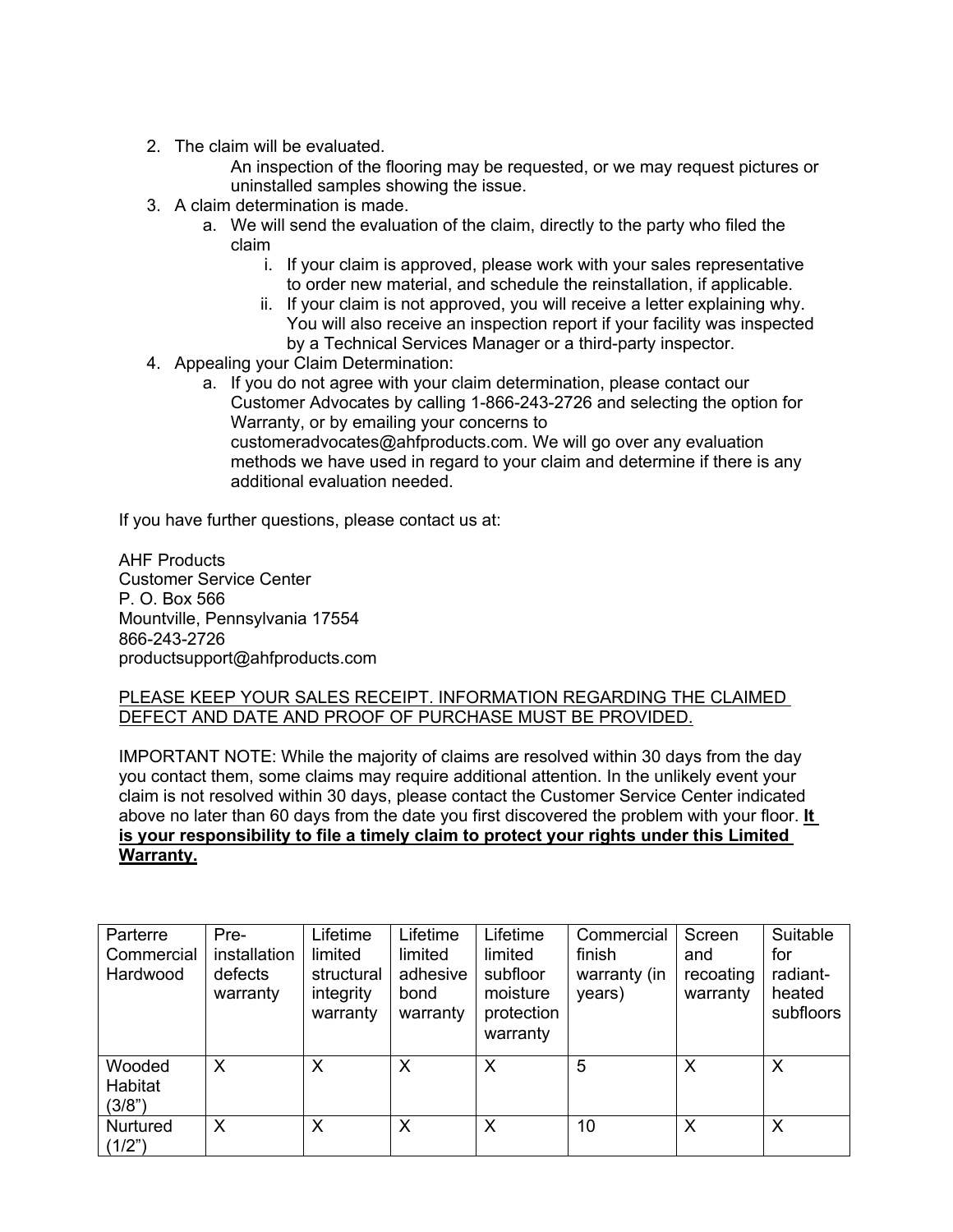| Deeply  | ◥ | . . | ィド<br>∪ו<br>__ |  |
|---------|---|-----|----------------|--|
| Rooted  |   |     |                |  |
| (9/16") |   |     |                |  |

## **HARDWOOD FLOORING LIMITED WARRANTY PERIODS**

Footnotes:

I. We warrant to you (the original purchaser):

- (1) The covered products are manufactured in accordance with accepted industry standards, which permit grading deficiencies not to exceed 5% over the entire floor. You or your installer should carefully inspect the products before installation for any milling, dimension or visual defects. The installer must use reasonable selectivity and hold out or cut off pieces with deficiencies. This is a pre-installation defects warranty that expires upon installation.
- (2) The covered products, in their original manufactured condition, will be free from defects in grading, lamination and assembly for as long as you own the floor.
- (3) Each of our recommended adhesives will maintain its bond when properly installed with our covered flooring products and when maintained in accordance with our recommended maintenance guidelines. For commercial installations, the adhesive bond warranty will remain in effect for 7 years from the time of installation.
- (4) When using Bruce® Summit Select Unlimited Moisture Vapor Barrier Elastomeric Wood Flooring Adhesive the adhesive bond warranty will remain in effect for 7 years. A preinstallation moisture test is not required, provided that the subfloor is visually dry before installation and all other installation instructions are followed. This is a one-time repair and replacement warranty only.
- (5) For the period indicated, the finish on the covered product will not wear-through\*\*, and that the finish will not separate from the wood flooring under normal household use when maintained in accordance with our recommended maintenance guidelines. Mechanical, chemical, or other modification of the finish, such as sanding or abrading, voids this warranty.
- (6) For the period indicated, the finish on the covered product will not wear-through, and that the finish will not separate from the wood flooring under normal commercial use when maintained in accordance with our recommended maintenance guidelines. Mechanical, chemical, or other modification of the finish, such as sanding or abrading, voids this warranty.
- (7) The covered products may be professionally sanded and refinished twice (as specified by the individual product) if proper sanding and refinishing procedures are followed as identified by the National Wood Flooring Association (www.nwfa.org). NOTE: Sanding voids Footnotes (3) through (7) and will eliminate scratch protection qualities. Those products WITHOUT an (X) may be screened and recoated only.

(8) The covered products may be professionally screened and recoated up to two times (as specified by the individual product) if proper screening and recoating procedures are followed as identified by the National Wood Flooring Association (www.nwfa.org).

(9) As indicated, certain products are suitable for installation over radiant heated subfloors. Installation of products not indicated as suitable for radiant heat over radiant heated subfloors will void all warranty coverage.

II. Promotional Warranty: Some products may be sold with promotional warranties of a different length than the warranties indicated here. The length of the promotional warranties takes precedence over any warranties provided in this document. Lifetime Finish Warranty means 50 years when a Promotional Warranty applies.

III. Since wood is a natural product, natural variations in color, tone and grain are not covered by any of our warranties. For products classified as "rustic", the following natural